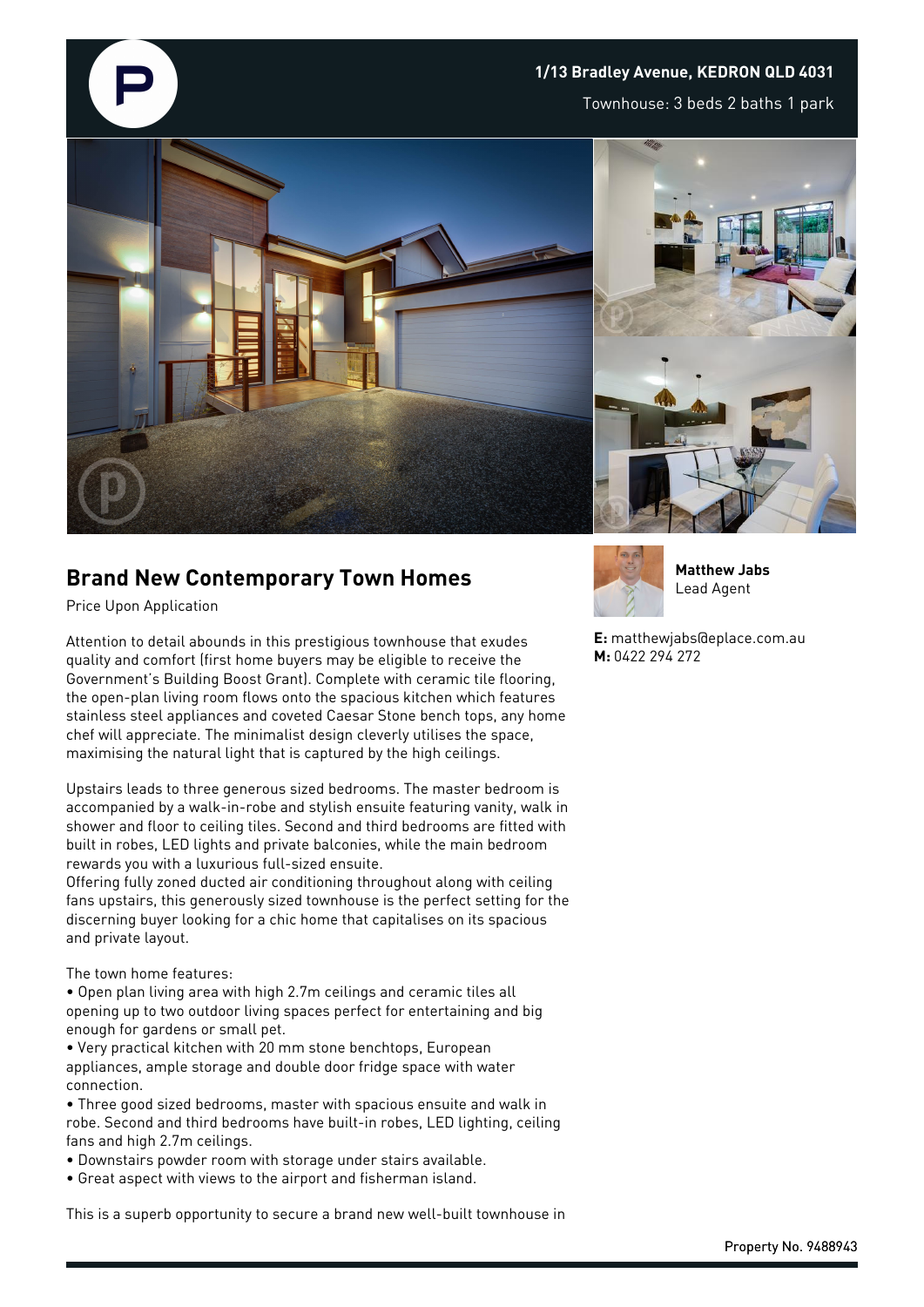## **1/13 Bradley Avenue, KEDRON QLD 4031**

Townhouse: 3 beds 2 baths 1 park

one of Brisbane's most accessible locations. Kedron is conveniently located just 7 kilometres from Brisbane's CBD and is well serviced by major transport and road infrastructure, including the Northern Bus Way and Clem 7 and Airport Link Tunnels, allowing you to get to where you need to be in no time. Westfield Chermside and Centro Lutwyche are only 5 minutes away as are the beautiful walk and bike ways of the popular Kedron Brook.

The Padua Precinct is within walking distance which includes Padua Boys College, Mt Alvernia Girls College and St Anthony's Primary School. Kedron State Primary School and Kedron State High School are also within walking distance.

With property prices on the rise in Kedron, now is the time to secure your future with this stunning brand new townhouse in Brisbane's inner north.